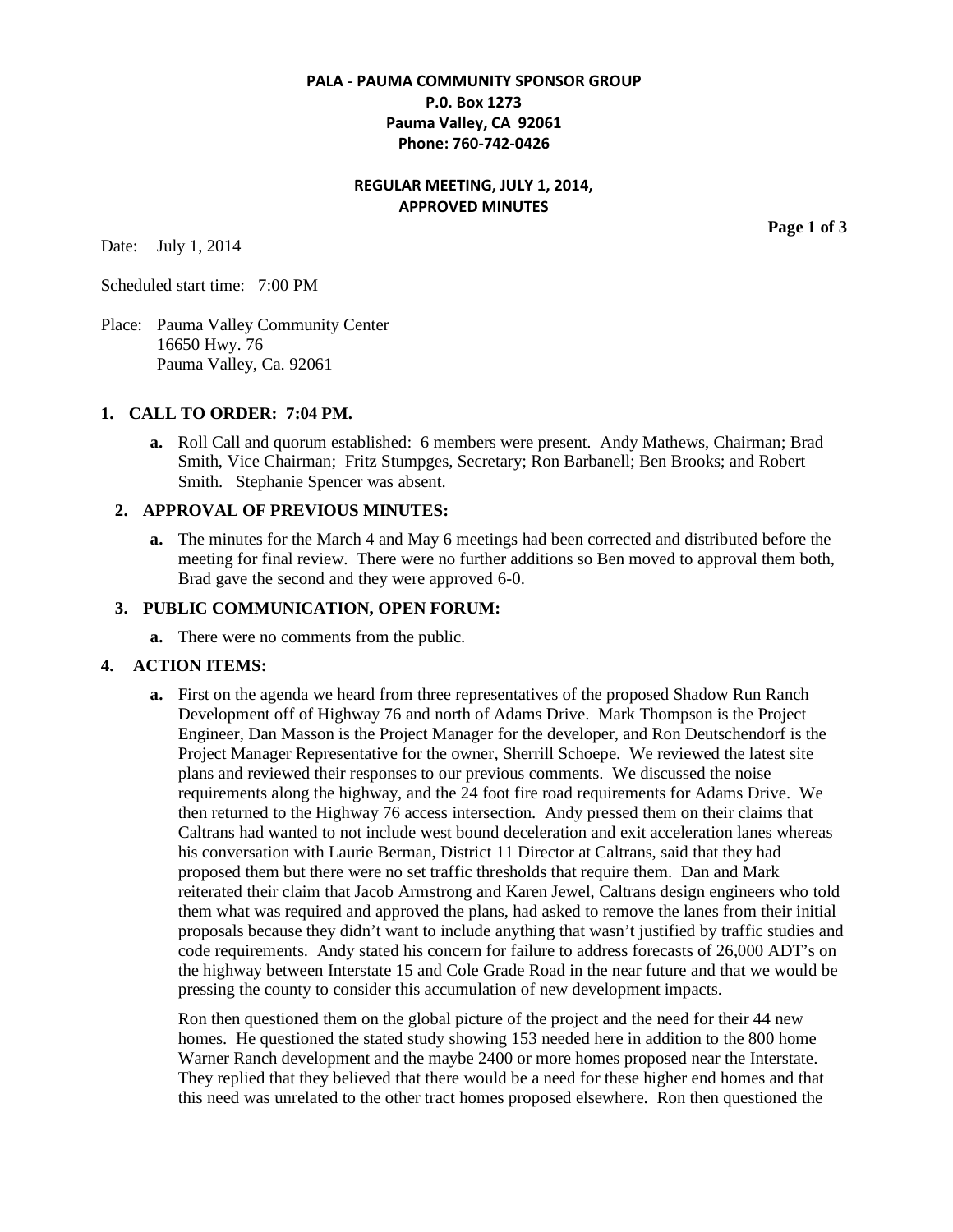transition from active agriculture that has been there since the 60's, to a homeowner's association and 44 individual lots with active grove still encouraged, but not required. How will the HOA take over as this is seen as a slowly developing project? They replied that typically the developer will manage the association with shared responsibility until around 50% of the lots are sold. Ron and other's are concerned about insuring the survival of the proposed groves and want some guarantees that this important aspect of the HOA plan remains a documented requirement with binding specificity. We don't like that this important aspect be left as an option where, "homeowners have the opportunity to retain agriculture and have it managed by the HOA". Ron emphasized that none of this nice sounding agriculturally sensitive project need be there after a few years with no written requirements. They responded that they were doing the best they could to design and sell it like that but you cannot make it a requirement for agriculture to work on each individual's property. They will retain a guaranteed 39 acre grove and the buffers as part of the HOA. They will still retain the inexpensive private water supply and the connection to a larger operation which will help the owners retain viable small groves.

There was then a comment that the local school district may now be Valley Center Pauma and not Fallbrook as mentioned in one of their documents.

Andy then asked if they would consider making their proposed private park a public one. This would help the community with our shortage of parklands and mitigate their requirement to support parks through alternative PLDO county fees. They responded that they had not considered that but that they would take a look at it.

Andy then brought up his contention that the secondary access onto Adams Drive is made by easement through a separate property owned by the same developer of the project. He brought up the many problems which arise with separate access easements and suggested instead that the land be included in the project, by simple boundary adjustment or some other means. They responded that there was no way that they could begin a new boundary adjustment at this stage because the county would require a complete restart and that currently both they and the county just want this proposal to be done with! They offered that if the county, in final engineering, were to allow Sherrill to do a simple boundary adjustment, they could see no reason not to as this is what everyone would like, but the past 11 years of negotiations on this agreed plan will not currently permit it. After some final discussions about approval, Brad moved to approve this project, noting a couple of the issues that we've raised in the past and only those that have not been addressed positively. Fritz gave the second and Andy then raised one more problem area. That was the inclusion of 3 additional lots on the east side of the development, owned also by Sherrill Schoepe but not a part of this development, that are included in the annexation application into Yuima water district. He feels that this is additionally growth inducing. They responded that these 3 legal lots are permitted one house each, with one already having a home. That only leaves the two remaining lots allowed one home each and one of them the subject of possible boundary adjustment to allow the access road to be fully included in the development. Everyone was satisfied and the vote was to approve with 4 yes, 0 no, 2 absent, and 1 abstention.

**b.** We next considered Initial Study / Draft Environmental Assessment documents from Caltrans. These are for the proposed intersection improvement at Highway 76 (State) and Valley Center Road (County). Fritz and Brad attended Caltrans open house public review on July  $7<sup>th</sup>$ , 2014 here at this community center. Brad summed up their comments. First, Caltrans is offering 3 proposals: Do Nothing, A Roundabout Intersection, and A Signalized Intersection. Brad noted that both intersection improvement plans importantly eliminate the first curve into the intersection from the east and this corrects the most severe problem there; that being the limited sight distance to the east and the final sharp curve into the intersection. But, Caltrans fails to straighten the next curve east which is also not rated for the speed, being over twice as sharp as required for the speed there. It could be straightened out much better, all within the current limits